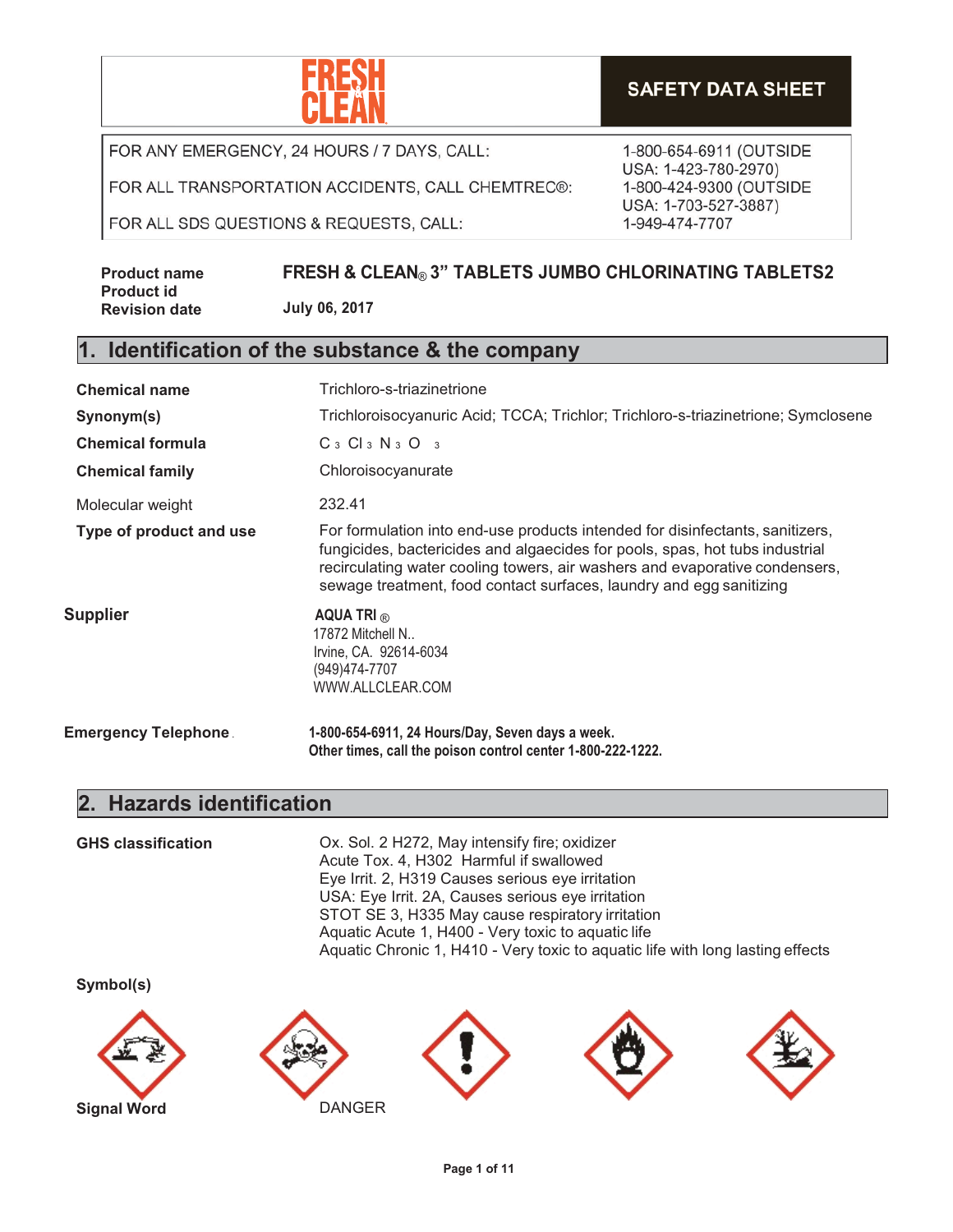**Page 2 of 11**



FOR ANY EMERGENCY, 24 HOURS / 7 DAYS, CALL:

FOR ALL TRANSPORTATION ACCIDENTS, CALL CHEMTREC®:

FOR ALL SDS QUESTIONS & REQUESTS, CALL:

| <b>Product name</b>                       | <b>FRESH &amp; CLEAN® 3" TABLETS JUMBO CHLORINATING TABLETS2</b>                                                                                                                                                                                                                                                                                                                                                                                                                                                                                                                                                                                                                                                                                                                                                                                                                                                                                               |  |  |
|-------------------------------------------|----------------------------------------------------------------------------------------------------------------------------------------------------------------------------------------------------------------------------------------------------------------------------------------------------------------------------------------------------------------------------------------------------------------------------------------------------------------------------------------------------------------------------------------------------------------------------------------------------------------------------------------------------------------------------------------------------------------------------------------------------------------------------------------------------------------------------------------------------------------------------------------------------------------------------------------------------------------|--|--|
| <b>Product id</b><br><b>Revision date</b> | <b>July 06, 2017</b>                                                                                                                                                                                                                                                                                                                                                                                                                                                                                                                                                                                                                                                                                                                                                                                                                                                                                                                                           |  |  |
| <b>Hazard statements</b>                  | H272 - May intensify fire; oxidizer<br>H302 - Harmful if swallowed<br>H319 - Causes serious eye irritation<br>H335 - May cause respiratory irritation<br>H410 - Very toxic to aquatic life with long lasting effects<br>EUH031 - Contact with acids liberates toxic gas                                                                                                                                                                                                                                                                                                                                                                                                                                                                                                                                                                                                                                                                                        |  |  |
| <b>Precautionary statements</b>           | P210 - Keep away from heat/sparks/open flames/hot surfaces. - No smoking<br>P221 - Take any precaution to avoid mixing with combustibles/other chemicals<br>P261 - Avoid breathing dust/fume/gas/mist/vapors/spray<br>P280 - Wear protective gloves/protective clothing/eye protection/face protection<br>P273 - Avoid release to the environment<br>P391 - Collect spillage<br>P301 + P312 - IF SWALLOWED: Call a POISON CENTER or doctor/physician if                                                                                                                                                                                                                                                                                                                                                                                                                                                                                                        |  |  |
|                                           | you feel unwell<br>P330 - Rinse mouth<br>P305 + P351 + P338 - IF IN EYES: Rinse cautiously with water for several<br>minutes. Remove contact lenses, if present and easy to do. Continue rinsing<br>P337 + P313 - If eye irritation persists: Get medical advice/attention.<br>P304 + P340 - IF INHALED: Remove person to fresh air and keep comfortable for<br>breathing<br>P312 - Call a POISON CENTER or doctor/physician if you feel unwell<br>P220 - Keep/Store away from clothing/ combustible materials<br>P264 - Wash hands thoroughly after handling<br>P270 - Do not eat, drink or smoke when using this product<br>P271 - Use only outdoors or in a well-ventilated area<br>P370 + P378 - In case of fire: Use water for extinction<br>P405 - Store locked up<br>P403 + P233 - Store in a well-ventilated place. Keep container tightly closed<br>P501 - Dispose of contents/container in accordance with national and international<br>regulations |  |  |
|                                           | Potential environmental effects Very toxic to aquatic organisms, may cause long-term adverse effects in the<br>aquatic environment.                                                                                                                                                                                                                                                                                                                                                                                                                                                                                                                                                                                                                                                                                                                                                                                                                            |  |  |
| <b>NFPA Ratings (Scale 0-4)</b>           | Health = $3$ , Fire = 0, Reactivity = 2. Special Hazard Warning: OXIDIZER.                                                                                                                                                                                                                                                                                                                                                                                                                                                                                                                                                                                                                                                                                                                                                                                                                                                                                     |  |  |
| <b>HMIS Ratings (Scale 0-4)</b>           | Health = $3$ , Fire = 0, Reactivity = 2                                                                                                                                                                                                                                                                                                                                                                                                                                                                                                                                                                                                                                                                                                                                                                                                                                                                                                                        |  |  |



1-800-654-6911 (OUTSIDE USA: 1-423-780-2970) 1-800-424-9300 (OUTSIDE USA: 1-703-527-3887) 1-949-474-7707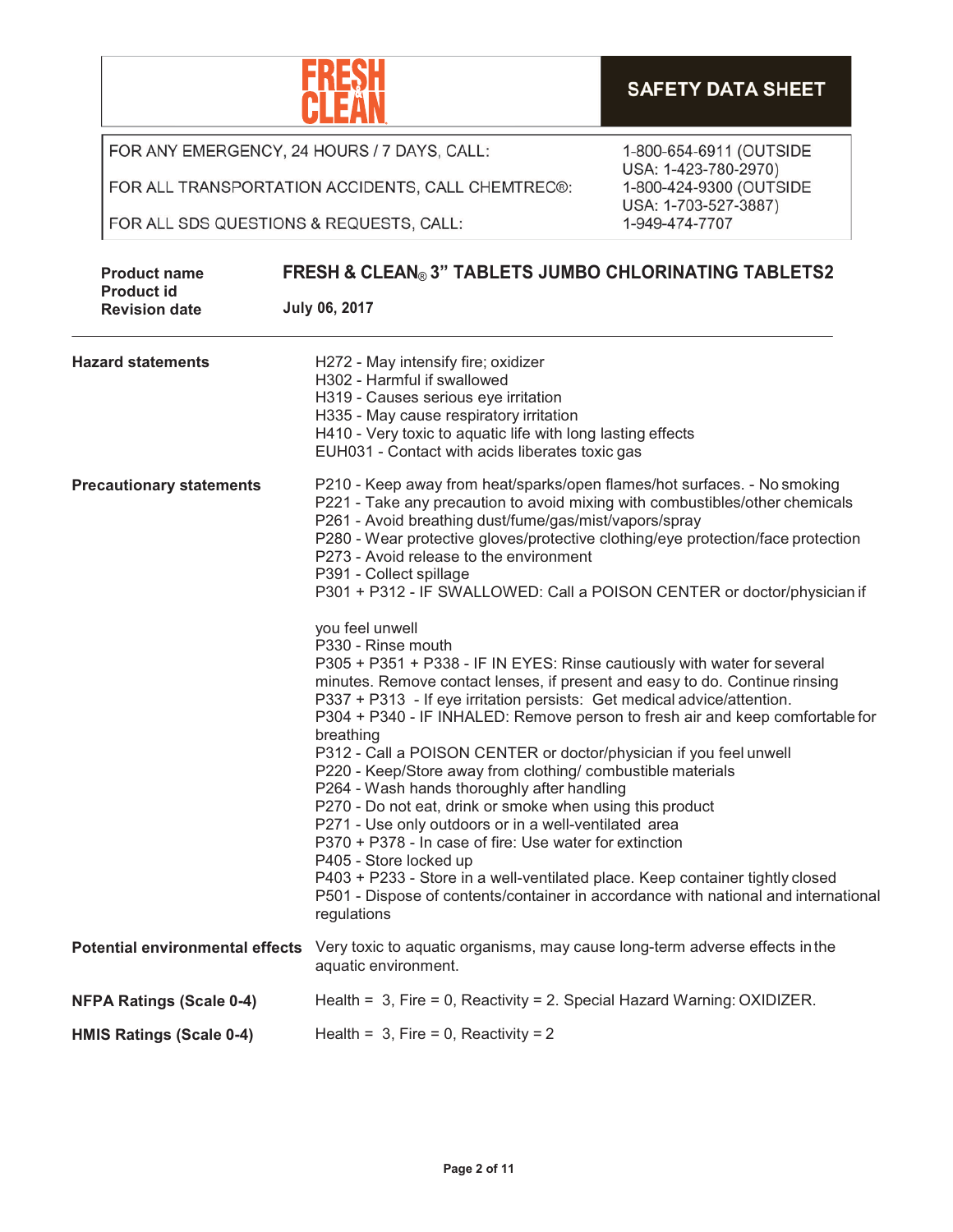

FOR ALL TRANSPORTATION ACCIDENTS, CALL CHEMTREC®:

FOR ALL SDS QUESTIONS & REQUESTS, CALL:

1-800-654-6911 (OUTSIDE USA: 1-423-780-2970) 1-800-424-9300 (OUTSIDE USA: 1-703-527-3887) 1-949-474-7707

**Product name Product id Revision date FRESH & CLEAN**® **3" TABLETS JUMBO CHLORINATING TABLETS2 July 06, 2017**

#### **3. Composition / information on ingredients**

| <b>CONTRACTOR</b><br>---<br>nents                     | MI 4  | . 07<br>W<br>70 |
|-------------------------------------------------------|-------|-----------------|
| - -<br>Acid<br>richior.<br>$- - - -$<br>nuric<br>ncva | --90- | 99              |

| 4. First-aid measures                                 |                                                                                                                                                                                                                                                                                                                                                                         |  |  |
|-------------------------------------------------------|-------------------------------------------------------------------------------------------------------------------------------------------------------------------------------------------------------------------------------------------------------------------------------------------------------------------------------------------------------------------------|--|--|
| Eye contact                                           | Hold eye open and rinse slowly and gently with water for 15-20 minutes. Remove<br>contact lenses, if present, after the first 5 minutes, then continue rinsing eye. Call<br>a poison control center or doctor for treatment advice.                                                                                                                                     |  |  |
| <b>Skin contact</b>                                   | Take off contaminated clothing. Rinse skin immediately with plenty of water for<br>15-20 minutes. Call a poison control center or doctor for treatment advice.                                                                                                                                                                                                          |  |  |
| <b>Inhalation</b>                                     | Move person to fresh air. If person is not breathing, call 911 or an ambulance,<br>then give artificial respiration, preferably by mouth-to-mouth, if possible. Call a<br>poison control center or doctor for further treatment advice.                                                                                                                                 |  |  |
| Ingestion                                             | Call poison control center, or doctor immediately for treatment advice. Have<br>person sip a glass of water if able to swallow. Do not induce vomiting unless told<br>to do so by the poison control center or doctor. Do not give anything by mouth to<br>an unconscious person.                                                                                       |  |  |
| Most important symptoms and effects, acute or delayed |                                                                                                                                                                                                                                                                                                                                                                         |  |  |
| - Eye Contact                                         | Severe irritation and/or burns can occur following eye exposure. Contact may<br>cause impairment of vision and corneal damage.                                                                                                                                                                                                                                          |  |  |
| - Skin contact                                        | Dermal exposure can cause severe irritation and/or burns characterized by<br>redness, swelling and scab formation.<br>Repeated skin exposure may cause tissue destruction due to the corrosive nature<br>of the product.                                                                                                                                                |  |  |
| - Inhalation                                          | Irritating to the nose, mouth, throat and lungs.<br>It may also cause burns to the respiratory tract with the production of lung edema<br>that can result in shortness of breath, wheezing, choking, chest pain, and<br>impairment of lung function.<br>Inhalation of high concentrations can result in permanent lung damage from the<br>corrosive action of the lung. |  |  |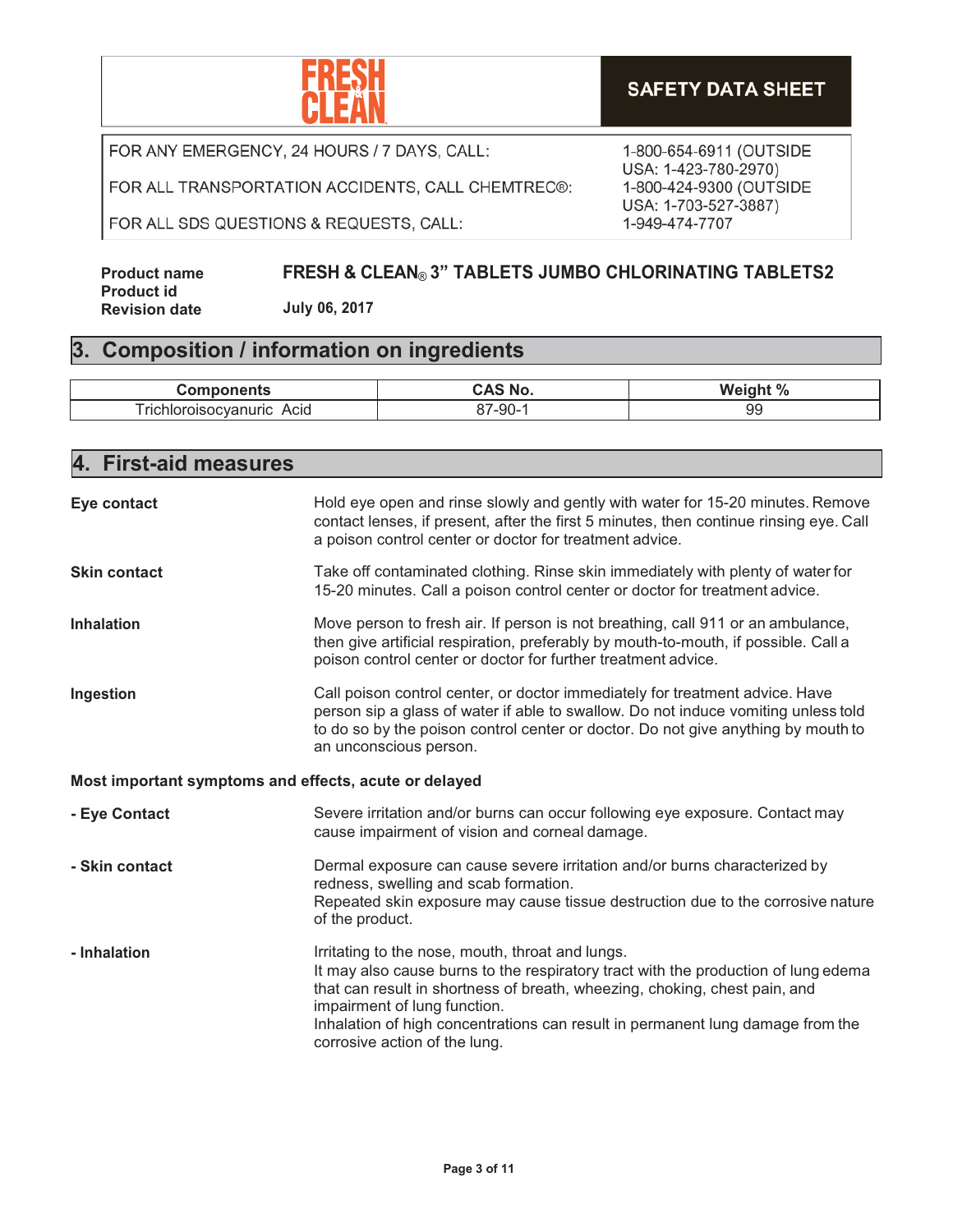|                                |                                                     |                                                                                                                                                                                                                                                                                                                                                         | <b>SAFETY DATA SHEET</b>                                                |  |
|--------------------------------|-----------------------------------------------------|---------------------------------------------------------------------------------------------------------------------------------------------------------------------------------------------------------------------------------------------------------------------------------------------------------------------------------------------------------|-------------------------------------------------------------------------|--|
|                                |                                                     | FOR ANY EMERGENCY, 24 HOURS / 7 DAYS, CALL:                                                                                                                                                                                                                                                                                                             | 1-800-654-6911 (OUTSIDE                                                 |  |
|                                |                                                     | FOR ALL TRANSPORTATION ACCIDENTS, CALL CHEMTREC®:                                                                                                                                                                                                                                                                                                       | USA: 1-423-780-2970)<br>1-800-424-9300 (OUTSIDE<br>USA: 1-703-527-3887) |  |
|                                | FOR ALL SDS QUESTIONS & REQUESTS, CALL:             |                                                                                                                                                                                                                                                                                                                                                         | 1-949-474-7707                                                          |  |
|                                | <b>Product name</b><br><b>Product id</b>            | <b>FRESH &amp; CLEAN® 3" TABLETS JUMBO CHLORINATING TABLETS2</b>                                                                                                                                                                                                                                                                                        |                                                                         |  |
|                                | <b>Revision date</b>                                | <b>July 06, 2017</b>                                                                                                                                                                                                                                                                                                                                    |                                                                         |  |
|                                | - Ingestion                                         | Irritation and/or burns can occur to the entire gastrointestinal tract, including the<br>stomach and intestines, characterized by nausea, vomiting, diarrhea, abdominal<br>pain, bleeding and/or tissue ulceration.<br>Ingestion causes severe damage to the gastrointestinal tract with the potential to<br>cause perforation.                         |                                                                         |  |
| Note to physician              |                                                     | Probable mucosal damage may contraindicate the use of gastric lavage.<br>Corrosive. No specific antidote.<br>In case of ingestion DO NOT induce vomiting.<br>Treat symptomatically and supportively.                                                                                                                                                    |                                                                         |  |
|                                | <b>Medical conditions</b><br>aggravated by exposure | Asthma, respiratory and cardiovascular diseases.                                                                                                                                                                                                                                                                                                        |                                                                         |  |
|                                | 5. Fire - fighting measures                         |                                                                                                                                                                                                                                                                                                                                                         |                                                                         |  |
|                                | Suitable extinguishing media                        | Water. Large amounts of water may be needed and the flow of water should not<br>be stopped until the fire/reaction has stopped.                                                                                                                                                                                                                         |                                                                         |  |
| used                           | <b>Extinguishing media not to be</b>                | Do not use dry chemical extinguisher containing ammonia compounds.                                                                                                                                                                                                                                                                                      |                                                                         |  |
|                                | <b>Unusual fire and explosion</b><br>hazards        | When heated to decomposition, may release poisonous and corrosive fumes of<br>nitrogen trichloride, chlorine, nitrous oxides, cyanates, carbon monoxide and<br>carbon dioxide.                                                                                                                                                                          |                                                                         |  |
| <b>Fire fighting procedure</b> |                                                     | Cool containers with water spray. Fire fighters should wear full protective clothing<br>and self-contained breathing apparatus (SCBA) in positive pressure mode. On<br>small fires, use water spray or fog. On large fires, use heavy deluge or fog<br>streams. Flooding amounts of water may be required before extinguishment can<br>be accomplished. |                                                                         |  |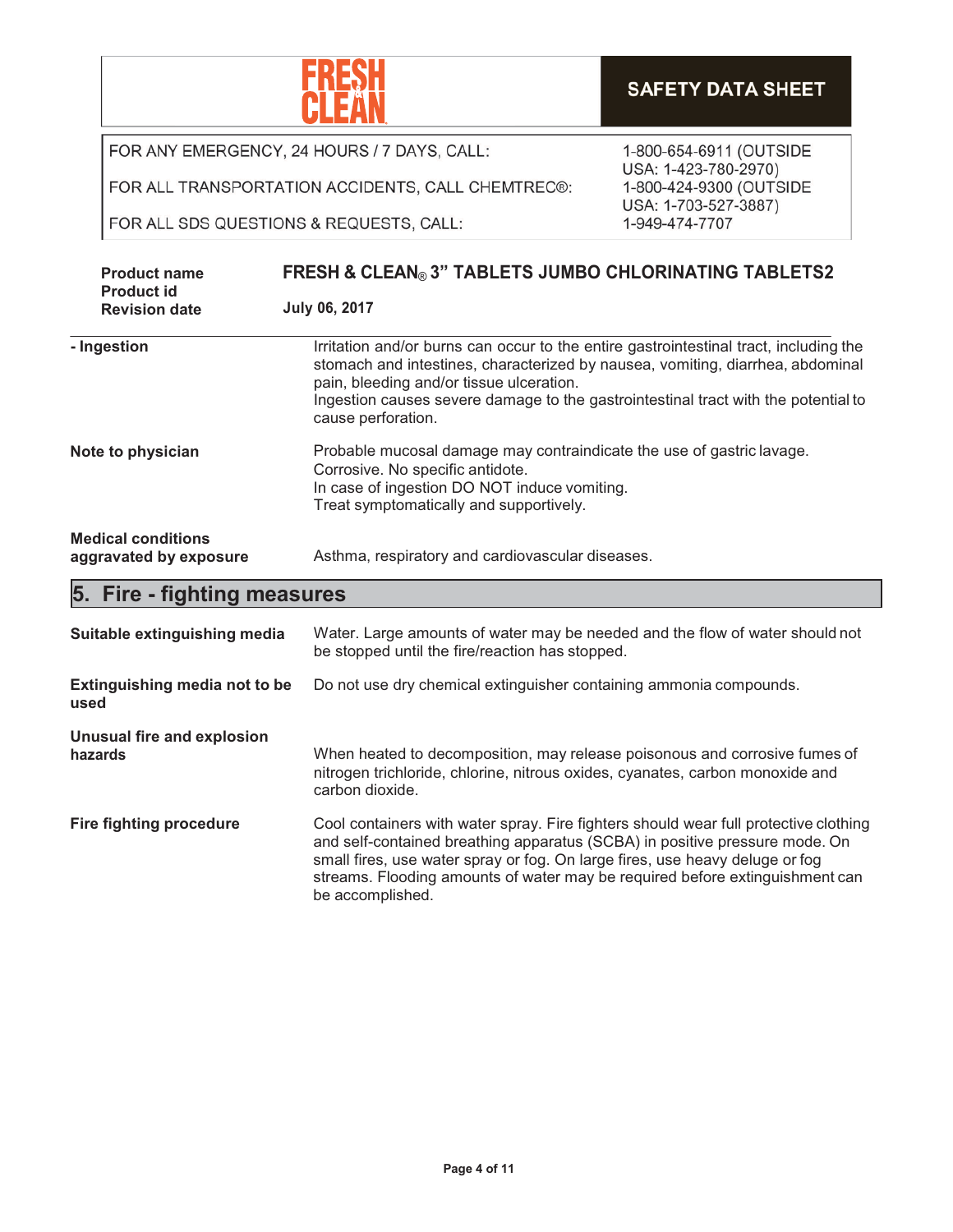

#### **SAFETY DATA SHEET**

FOR ANY EMERGENCY, 24 HOURS / 7 DAYS, CALL:

FOR ALL TRANSPORTATION ACCIDENTS, CALL CHEMTREC®:

FOR ALL SDS QUESTIONS & REQUESTS, CALL:

1-800-654-6911 (OUTSIDE USA: 1-423-780-2970) 1-800-424-9300 (OUTSIDE USA: 1-703-527-3887) 1-949-474-7707

**Product name Product id Revision date FRESH & CLEAN**® **3" TABLETS JUMBO CHLORINATING TABLETS2 July 06, 2017**

#### **6. Accidental release measures**

| <b>Personal precautions</b>      | For small spills in a well-ventilated areas, wear a NIOSH approved half-face or full<br>face tight fitting respirator or a loose fitting powered air purifying respirator<br>equipped with chlorine cartridges. Chemical goggles should be worn when using a<br>half-face respirator. In addition to respiratory protection, wear coveralls, chemical<br>resistant gloves, chemical resistant footwear; and chemical resistant headgear for<br>overhead exposure. For clean-up of large spills, or small dry spills in confined<br>areas, wear full-face respirator with chlorine cartridges or a positive pressure<br>supplied air respirator. Additionally, body protection should be impervious clothing<br>covering entire body to prevent personal contact with material. CAUTION -<br>Protection concerns must also address the following: If this material becomes<br>damp/wet or contaminated in a container, the formation of nitrogen trichloride gas<br>may occur and an explosive condition may exist. |
|----------------------------------|--------------------------------------------------------------------------------------------------------------------------------------------------------------------------------------------------------------------------------------------------------------------------------------------------------------------------------------------------------------------------------------------------------------------------------------------------------------------------------------------------------------------------------------------------------------------------------------------------------------------------------------------------------------------------------------------------------------------------------------------------------------------------------------------------------------------------------------------------------------------------------------------------------------------------------------------------------------------------------------------------------------------|
| <b>Environmental precautions</b> | Prevent entry into sewers and watercourses                                                                                                                                                                                                                                                                                                                                                                                                                                                                                                                                                                                                                                                                                                                                                                                                                                                                                                                                                                         |
| <b>Methods for cleaning up</b>   | Hazardous concentrations in air may be found in local spill area and immediately<br>downwind. If spill material is still dry, do not put water directly on this product as a<br>gas evolution may occur.                                                                                                                                                                                                                                                                                                                                                                                                                                                                                                                                                                                                                                                                                                                                                                                                           |
| - Soil                           | Do not contaminate spill material with any organic materials, ammonia, ammonium<br>salts or urea. Clean up all spill material with clean, dry dedicated equipment and<br>place in a clean dry container.                                                                                                                                                                                                                                                                                                                                                                                                                                                                                                                                                                                                                                                                                                                                                                                                           |
| - Water                          | This material is heavier than and soluble in water. Stop flow of material into water<br>as soon as possible. Begin monitoring for available chlorine and pH immediately.                                                                                                                                                                                                                                                                                                                                                                                                                                                                                                                                                                                                                                                                                                                                                                                                                                           |
| - Air                            | Vapors may be suppressed by the use of water fog.                                                                                                                                                                                                                                                                                                                                                                                                                                                                                                                                                                                                                                                                                                                                                                                                                                                                                                                                                                  |

## **7. Handling and storage**

| <b>Handling</b> | Avoid bodily contact. Do not take internally. Upon contact with skin or eyes, wash<br>off with water.                                                                                                                                                                                               |
|-----------------|-----------------------------------------------------------------------------------------------------------------------------------------------------------------------------------------------------------------------------------------------------------------------------------------------------|
| <b>Storage</b>  | Store in a dry, cool, well-ventilated area away from incompatible materials (see<br>"materials to avoid"). Product has an indefinite shelf-life limitation. Do not store at<br>temperatures above 60°C/140°F. Available chlorine loss can be as little as 0.1%<br>per year at ambient temperatures. |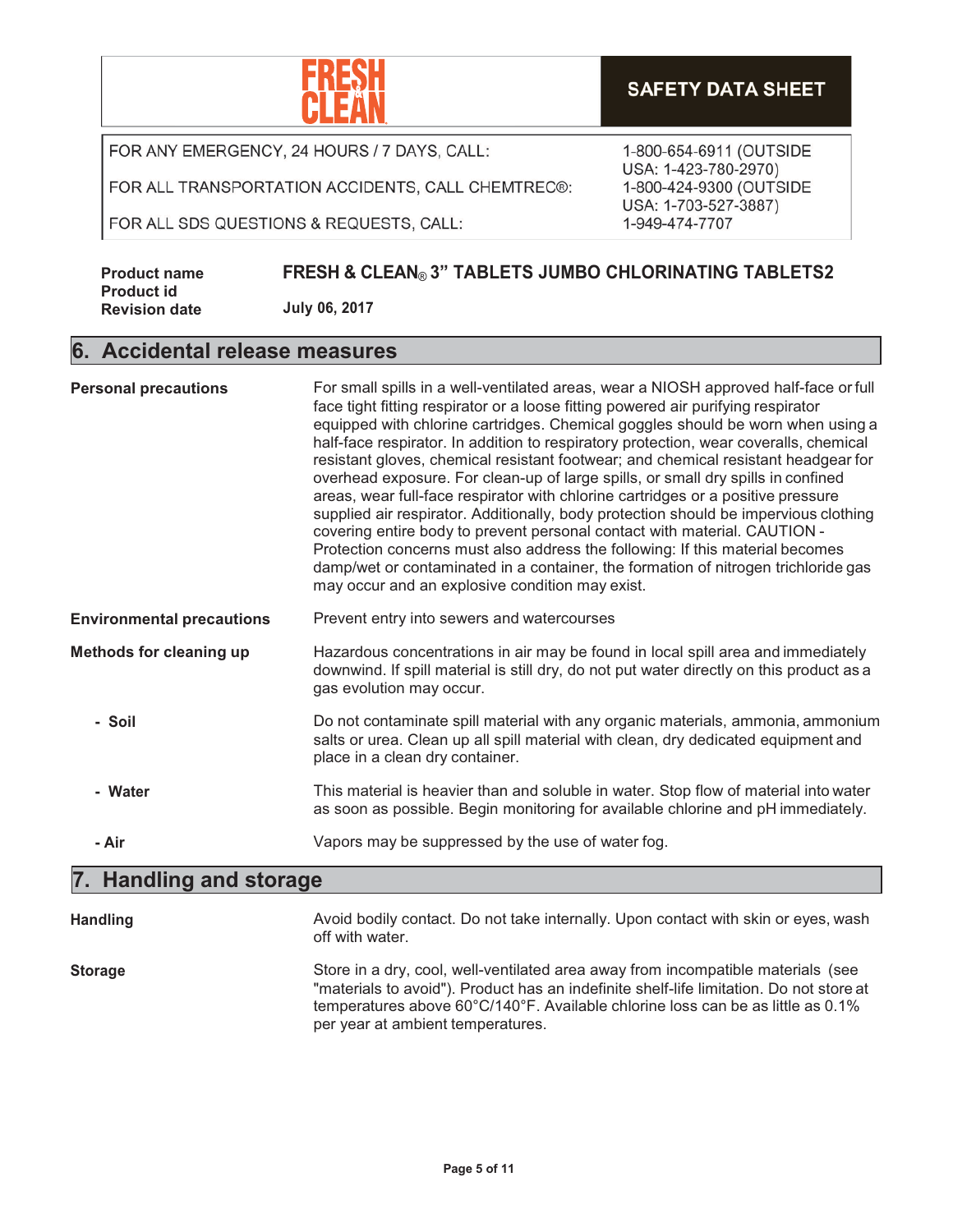

FOR ALL TRANSPORTATION ACCIDENTS, CALL CHEMTREC®:

FOR ALL SDS QUESTIONS & REQUESTS, CALL:

1-800-654-6911 (OUTSIDE USA: 1-423-780-2970) 1-800-424-9300 (OUTSIDE USA: 1-703-527-3887) 1-949-474-7707

#### **Product name Product id Revision date FRESH & CLEAN**® **3" TABLETS JUMBO CHLORINATING TABLETS2 July 06, 2017**

#### **8. Exposure controls / personal protection**

#### **Exposure Limits :**

| <b>Components</b>                                          |                                 | <b>ACGIH-TLV Data</b>                                                                                                                                                                              | <b>OSHA (PEL) Data</b> |
|------------------------------------------------------------|---------------------------------|----------------------------------------------------------------------------------------------------------------------------------------------------------------------------------------------------|------------------------|
| Trichloroisocyanuric Acid<br>87-90-1                       |                                 | Not determined                                                                                                                                                                                     | Not determined         |
| <b>Ventilation requirements</b>                            |                                 | Use local exhaust ventilation to minimize dust and chlorine levels where industrial<br>use occurs. Otherwise, ensure good general ventilation.                                                     |                        |
| Personal protective equipment:<br>- Respiratory protection |                                 | When dusty conditions are encountered, wear a NIOSH/OSHA full-face respirator<br>with chlorine cartridges for protection against chlorine gas and dust/mist pre-filter.                            |                        |
| - Hand protection                                          | Neoprene gloves                 |                                                                                                                                                                                                    |                        |
| - Eye protection                                           |                                 | Use chemical safety glasses to avoid eye contact. Where industrial use occurs,<br>chemical goggles may be required.                                                                                |                        |
| - Skin and body protection                                 | Body covering clothes and boots |                                                                                                                                                                                                    |                        |
| <b>Hygiene measures</b>                                    |                                 | Do not eat, smoke or drink where material is handled, processed or stored. Wash<br>hands thoroughly after handling and before eating or smoking. Safety shower and<br>eye bath should be provided. |                        |

### **9. Physical and chemical properties**

| Appearance<br>Odor               | White granules or tablet-form product<br>Sharp, chlorine-like bleach odor |
|----------------------------------|---------------------------------------------------------------------------|
| Odor threshold                   | Not determined                                                            |
| рH                               | 2.7-2.9 (1% solution)                                                     |
| <b>Melting point/range</b>       | 225-230°C (decomposes)                                                    |
| <b>Boiling point/range</b>       | Not applicable (decomposes)                                               |
| <b>Flash point</b>               | Not applicable                                                            |
| Evaporation rate (ether=1)       | Not applicable under standard conditions                                  |
| Vapor pressure                   | Not applicable under standard conditions                                  |
| <b>Vapor density</b>             | Not applicable under standard conditions                                  |
| Solubility:                      |                                                                           |
| - Solubility in water            | 1.2 g/100ml at $25^{\circ}$ C                                             |
| - Solubility in other solvents   | Not available                                                             |
| <b>Decomposition temperature</b> | 225 °C (437°F)                                                            |
| <b>Viscosity</b>                 | Not viscous                                                               |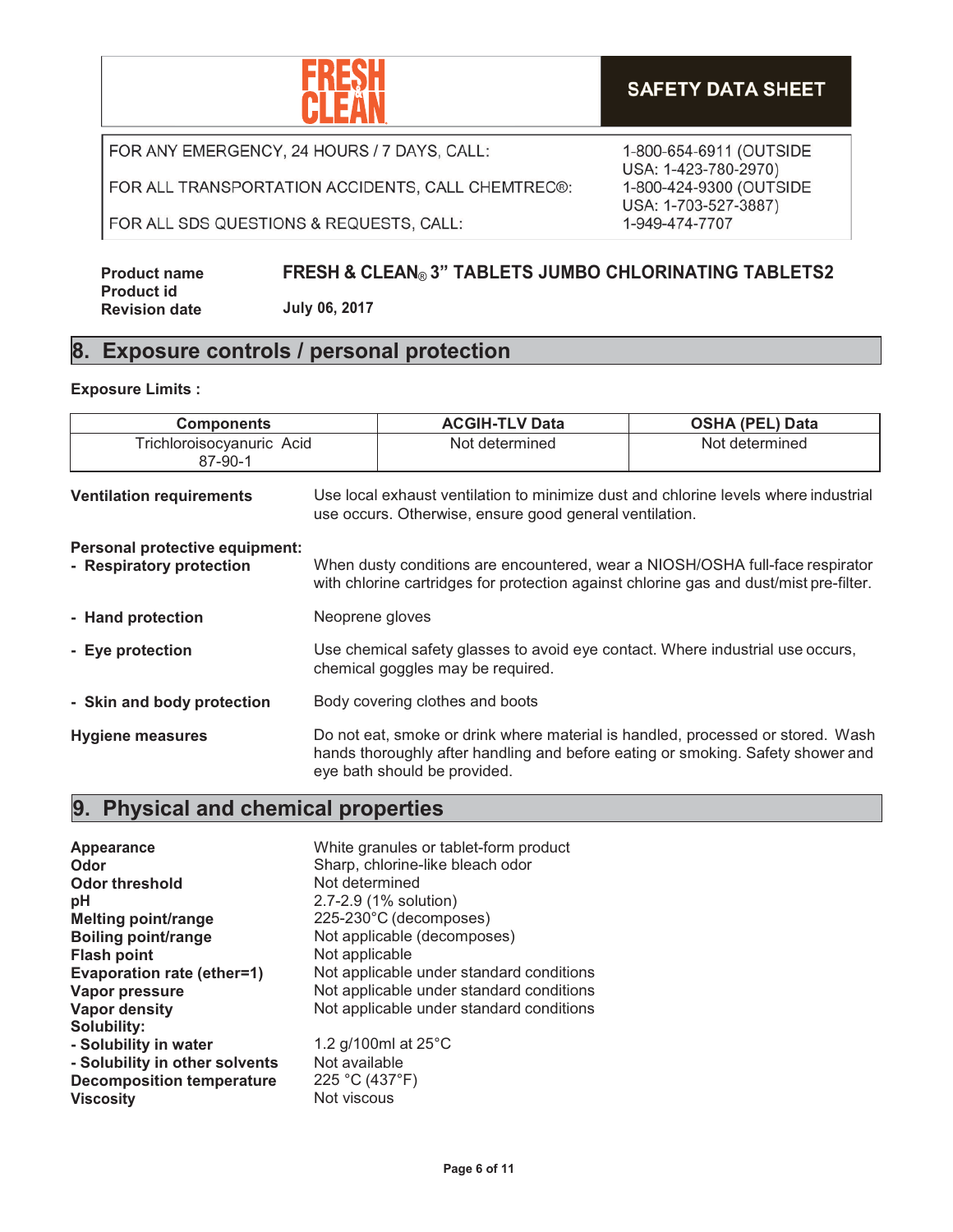

FOR ALL TRANSPORTATION ACCIDENTS, CALL CHEMTREC®:

FOR ALL SDS QUESTIONS & REQUESTS, CALL:

| <b>Product name</b>                       | <b>FRESH &amp; CLEAN® 3" TABLETS JUMBO CHLORINATING TABLETS2</b> |
|-------------------------------------------|------------------------------------------------------------------|
| <b>Product id</b><br><b>Revision date</b> | July 06, 2017                                                    |

| <b>Bulk density</b>         | Granulest - 1.16-1.9 |
|-----------------------------|----------------------|
|                             | $q$ / $cc$           |
| <b>Specific gravity</b>     | >1                   |
| <b>Explosive properties</b> | Not available        |
| <b>Oxidizing properties</b> | Oxidizer             |

#### **10. Stability and reactivity**

| <b>Reactivity</b>                            | Contact with small amounts of water may result in an exothermic reaction with the<br>liberation of toxic fumes.                                                                                                                 |
|----------------------------------------------|---------------------------------------------------------------------------------------------------------------------------------------------------------------------------------------------------------------------------------|
| <b>Stability</b>                             | Stable under normal conditions                                                                                                                                                                                                  |
| <b>Possibility of hazardous</b><br>reactions | Decomposes when heated, releasing poisonous and corrosive fumes.                                                                                                                                                                |
| <b>Conditions to avoid</b>                   | Heating above 225°C (437°F).                                                                                                                                                                                                    |
| <b>Materials to avoid</b>                    | Do not package in paper or cardboard. Organic materials, reducing agents,<br>nitrogen containing materials, other oxidizers, acids, bases, oils, grease, sawdust,<br>dry fire extinguishers containing mono-ammonium compounds. |
| <b>Hazardous decomposition</b>               |                                                                                                                                                                                                                                 |
| products                                     | Nitrogen trichloride, chlorine, nitrous oxides, cyanates, carbon monoxide, carbon<br>dioxide.                                                                                                                                   |

## **11. Toxicological information**

| <b>Likely Routes of Exposure</b> | Skin<br><b>Inhalation</b><br>Eye contact<br>Ingestion                                                                                                             |
|----------------------------------|-------------------------------------------------------------------------------------------------------------------------------------------------------------------|
| <b>Acute toxicity:</b>           |                                                                                                                                                                   |
| - Rat oral LD50                  | 809 mg/kg                                                                                                                                                         |
| - Rabbit dermal LD50             | $>2000$ mg/kg                                                                                                                                                     |
| - Eye irritation (rabbit)        | Corrosive                                                                                                                                                         |
| - Dermal irritation (rabbit)     | Corrosive                                                                                                                                                         |
| <b>Dermal sensitization</b>      | Not a sensitizer                                                                                                                                                  |
| <b>Chronic toxicity</b>          | Prolonged exposure may cause damage to the respiratory system. Chronic<br>inhalation exposure may cause impairment of lung function and permanent lung<br>damage. |
| <b>Mutagenicity</b>              | Not mutagenic in five Salmonella strains and one E.coli strain with or without<br>mammalian microsomal activation.                                                |

1-800-654-6911 (OUTSIDE USA: 1-423-780-2970) 1-800-424-9300 (OUTSIDE USA: 1-703-527-3887) 1-949-474-7707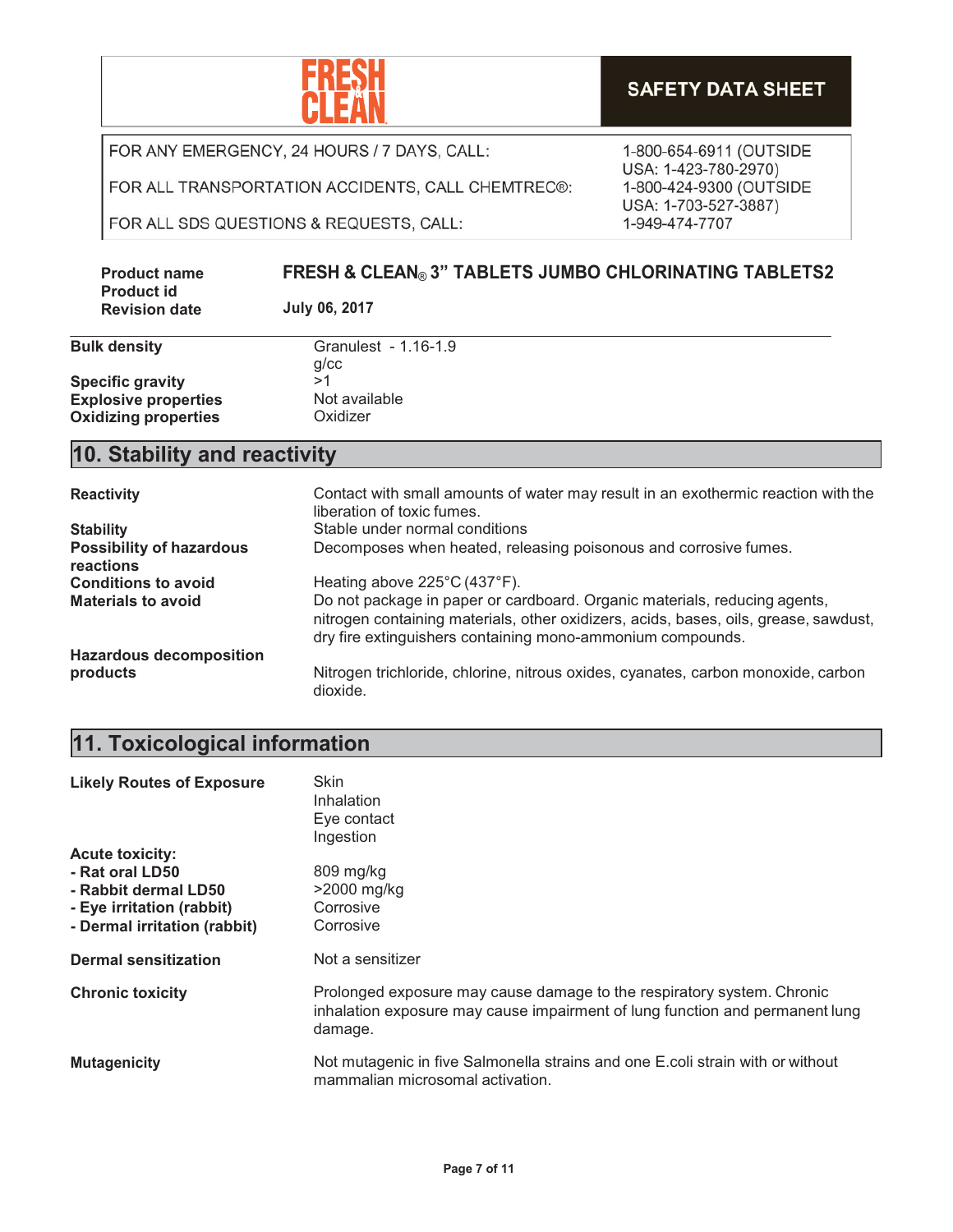

FOR ALL TRANSPORTATION ACCIDENTS, CALL CHEMTREC®:

FOR ALL SDS QUESTIONS & REQUESTS, CALL:

**Carcinogenicity** Not classified by IARC, OSHA, EPA. Not included in NTP 12th Report on Carcinogens **Reproductive toxicity** There are no known or reported effects on reproductive function or fetal development. Toxicological investigation indicates it does not affect reproductive function or fetal development. **Product name Product id Revision date FRESH & CLEAN**® **3" TABLETS JUMBO CHLORINATING TABLETS2 July 06, 2017**

#### **12. Ecological information**

| <b>Aquatic toxicity:</b> |  |  |  |
|--------------------------|--|--|--|
|                          |  |  |  |

| - 96 Hour-LC50, Fish | 0.32 mg/l (Rainbow trout)    |
|----------------------|------------------------------|
|                      | 0.30 mg/l (bluegill sunfish) |

**- 48 hour-LC50, Daphnia magna** 0.21 mg/l

| Avian toxicity:<br>- Oral LD50, Mallard duck<br>- Dietary LC50, Mallard duck<br>- Dietary LC50, Bobwhite quail | 1600 mg/kg<br>>10,000 ppm<br>7422 ppm       |
|----------------------------------------------------------------------------------------------------------------|---------------------------------------------|
| <b>Persistence and degradability</b>                                                                           | Expected to biodegradable (Lit.)            |
| <b>Bioaccumulative potential</b>                                                                               | Not expected to bioaccumulate (Lit.)        |
| <b>Mobility in soil</b>                                                                                        | Expected to be highly mobile in soil (Lit.) |

#### **13. Disposal considerations**

| Waste disposal               | Observe all federal, state and local environmental regulations when disposing of<br>this material.<br>If this product becomes waste, it will be a hazardous waste that is subject to the<br>Land Disposal Restrictions under 40 CFR 268 and must be managed accordingly.<br>Care must be taken to prevent environmental contamination from the use of this<br>material. |
|------------------------------|-------------------------------------------------------------------------------------------------------------------------------------------------------------------------------------------------------------------------------------------------------------------------------------------------------------------------------------------------------------------------|
| <b>Disposal of Packaging</b> | Empty containers should be disposed of in accordance with all applicable laws<br>and regulations                                                                                                                                                                                                                                                                        |

1-800-654-6911 (OUTSIDE USA: 1-423-780-2970) 1-800-424-9300 (OUTSIDE USA: 1-703-527-3887) 1-949-474-7707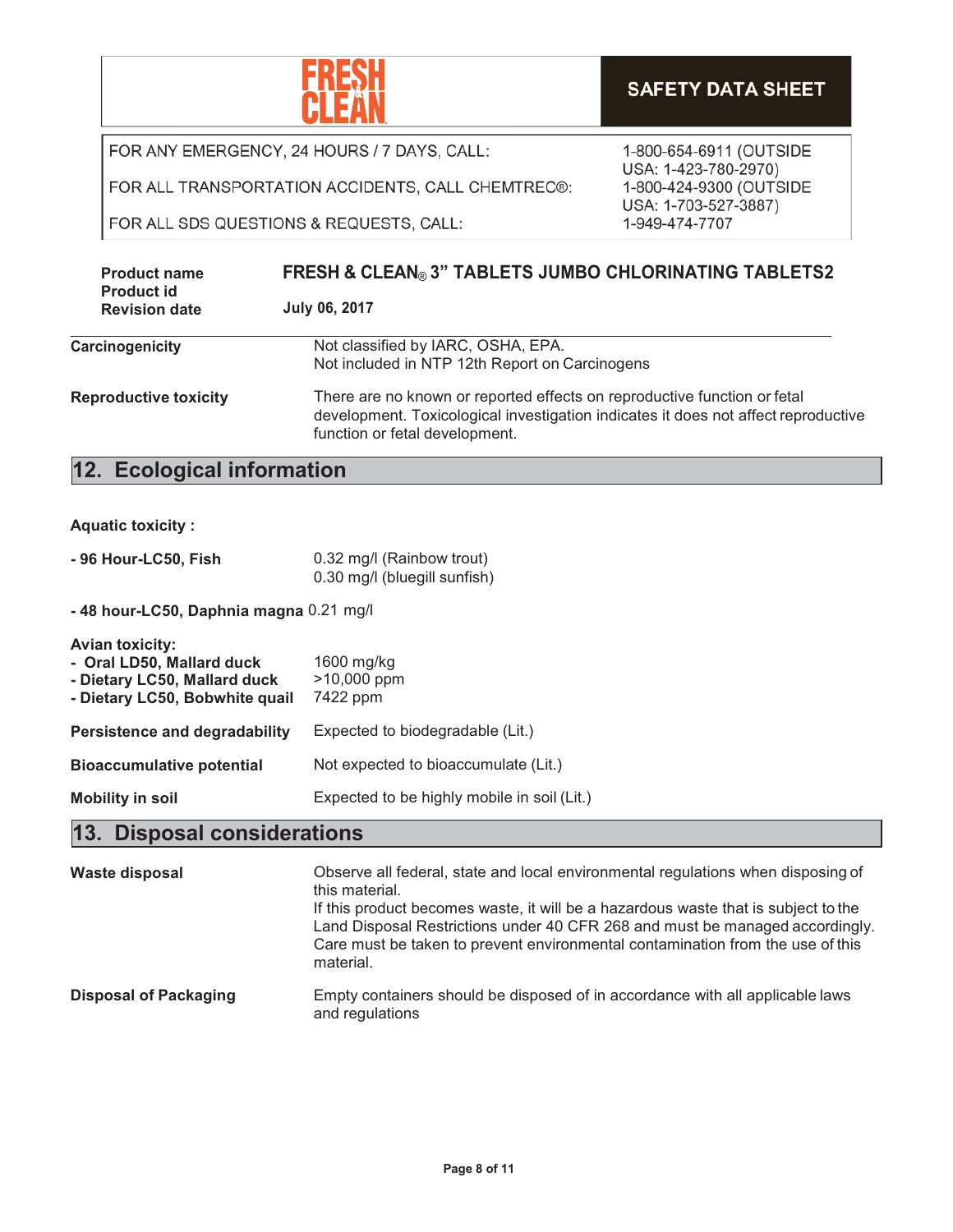

FOR ALL TRANSPORTATION ACCIDENTS, CALL CHEMTREC®:

FOR ALL SDS QUESTIONS & REQUESTS, CALL:

1-800-654-6911 (OUTSIDE USA: 1-423-780-2970) 1-800-424-9300 (OUTSIDE USA: 1-703-527-3887) 1-949-474-7707

| <b>Product name</b>  | <b>FRESH &amp; CLEAN® 3" TABLETS JUMBO CHLORINATING TABLETS2</b> |
|----------------------|------------------------------------------------------------------|
| <b>Product id</b>    |                                                                  |
| <b>Revision date</b> | July 06, 2017                                                    |

## **14. Transportation information**

| UN No.           | 2468                                                                                                                                                                                                                                                                                               |
|------------------|----------------------------------------------------------------------------------------------------------------------------------------------------------------------------------------------------------------------------------------------------------------------------------------------------|
| <b>DOT</b>       | Proper shipping name: Trichloroisocyanuric Acid Dry<br>Class: 5.1 - Oxidizing substances<br>Label: Oxidizing substances (5.1)<br>Packing Group: II<br><b>Emergency Guide No.140</b>                                                                                                                |
|                  | Note: Certain shipping modes or package sizes may have exceptions from the<br>transport regulations and may be classified as Consumer Commodity and Limited<br>Quantity. The classification provided may not reflect those exceptions and may not<br>apply to all shipping modes or package sizes. |
| <b>IMDG</b>      | Proper shipping name: Trichloroisocyanuric Acid Dry<br>Class: 5.1 - Oxidizing substances<br>Label: Oxidizing substances (5.1)<br>Packing Group: II<br>Mark: MARINE POLLUTANT                                                                                                                       |
| <b>ICAO/IATA</b> | Proper shipping name: Trichloroisocyanuric Acid Dry<br>Label: Oxidizing substances (5.1)<br>Class: 5.1<br>Packing group: II<br>Marking: Environmentally hazardous substance                                                                                                                        |

# **15. Regulatory information**

| <b>USA</b>                                                               | Reported in the EPA TSCA Inventory.<br>This product is registered under FIFRA.                                                                                                                                                                                                   |
|--------------------------------------------------------------------------|----------------------------------------------------------------------------------------------------------------------------------------------------------------------------------------------------------------------------------------------------------------------------------|
| <b>EPA Registration no.</b>                                              | 87966-2                                                                                                                                                                                                                                                                          |
| <b>Emergency overview in</b><br>accordance to EPA<br><b>Master Label</b> | <b>DANGER</b><br>Hazards to humans and domestic animals<br>Highly corrosive Causes irreversible eye damage or<br>skin burns May be fatal if inhaled<br>May be fatal if absorbed through skin<br>Strong oxidizing agent<br>This pesticide is toxic to fish and aquatic organisms. |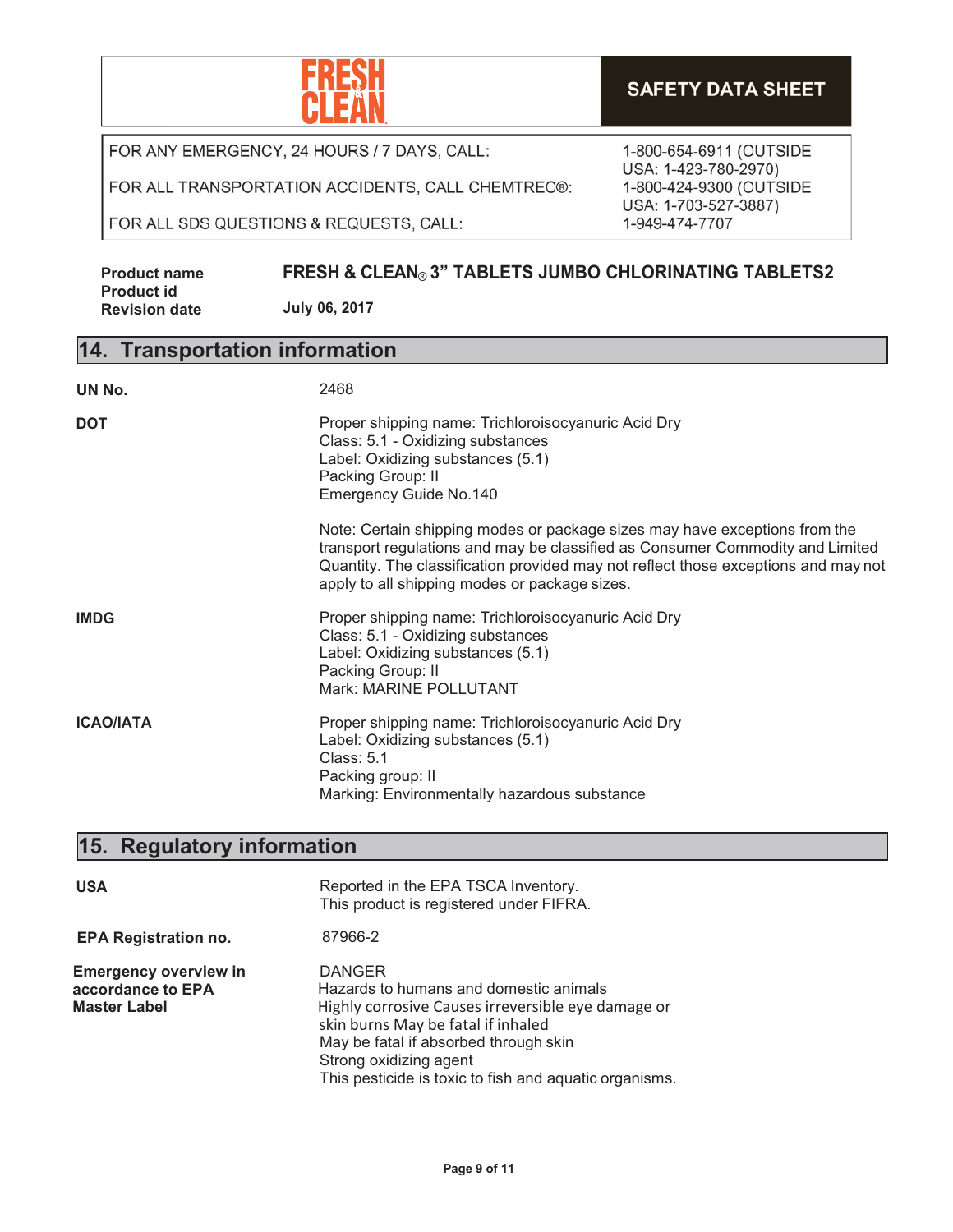|                                                                                                                                                                                                         |                                                                                                                                                                                                  | <b>SAFETY DATA SHEET</b>                        |  |
|---------------------------------------------------------------------------------------------------------------------------------------------------------------------------------------------------------|--------------------------------------------------------------------------------------------------------------------------------------------------------------------------------------------------|-------------------------------------------------|--|
| FOR ANY EMERGENCY, 24 HOURS / 7 DAYS, CALL:                                                                                                                                                             |                                                                                                                                                                                                  | 1-800-654-6911 (OUTSIDE                         |  |
|                                                                                                                                                                                                         | FOR ALL TRANSPORTATION ACCIDENTS, CALL CHEMTREC®:                                                                                                                                                | USA: 1-423-780-2970)<br>1-800-424-9300 (OUTSIDE |  |
| FOR ALL SDS QUESTIONS & REQUESTS, CALL:                                                                                                                                                                 |                                                                                                                                                                                                  | USA: 1-703-527-3887)<br>1-949-474-7707          |  |
| <b>Product name</b><br><b>Product id</b>                                                                                                                                                                | <b>FRESH &amp; CLEAN® 3" TABLETS JUMBO CHLORINATING TABLETS2</b><br>July 06, 2017                                                                                                                |                                                 |  |
| <b>Revision date</b>                                                                                                                                                                                    |                                                                                                                                                                                                  |                                                 |  |
| - SARA (311, 312)                                                                                                                                                                                       | This product is categorized as an immediate health hazard, and fire and reactivity<br>physical hazard. This product does not contain a chemical listed at or above de<br>minimis concentrations. |                                                 |  |
| - Massachusetts Right-to-Know<br><b>Hazardous Substances list</b>                                                                                                                                       | Listed                                                                                                                                                                                           |                                                 |  |
| - New Jersey Right-to-Know<br><b>Hazardous Substances list</b>                                                                                                                                          | Listed                                                                                                                                                                                           |                                                 |  |
| - Pennsylvania Right-to-Know<br><b>Hazardous Substances list</b>                                                                                                                                        | Listed                                                                                                                                                                                           |                                                 |  |
| If this product becomes a waste, it meets the criteria of a hazardous waste as<br>- Waste Classifications<br>defined under 40 CFR 261 and would have the following EPA hazardous waste<br>number: D001. |                                                                                                                                                                                                  |                                                 |  |
| - Workplace Classification                                                                                                                                                                              | This product is considered hazardous under the OSHA Hazard Communication<br>Standard (29CFR 1910.1200).                                                                                          |                                                 |  |
| Canada                                                                                                                                                                                                  | <b>Listed in DSL</b>                                                                                                                                                                             |                                                 |  |
| oxidizing materials<br>-WHMIS hazard class<br>C<br>D1B Toxic material causing immediate and serious toxic effects<br>D2B Toxic materials causing other toxic effects                                    |                                                                                                                                                                                                  |                                                 |  |
| EU                                                                                                                                                                                                      | Reported in EINECS                                                                                                                                                                               |                                                 |  |
| EC No.                                                                                                                                                                                                  | 201-782-8                                                                                                                                                                                        |                                                 |  |
| ENCS no. 5-1044<br>Japan<br>ISHL no. 5-1044                                                                                                                                                             |                                                                                                                                                                                                  |                                                 |  |
| <b>Australia</b>                                                                                                                                                                                        | Listed in AICS                                                                                                                                                                                   |                                                 |  |
| <b>New Zealand Inventory</b>                                                                                                                                                                            | Listed in NZIoC                                                                                                                                                                                  |                                                 |  |
| China<br>- China inventory                                                                                                                                                                              | Listed in IECSC                                                                                                                                                                                  |                                                 |  |
| <b>Mexico</b>                                                                                                                                                                                           | Listed in the National Inventory of Chemical Substances (INSQ).                                                                                                                                  |                                                 |  |
| <b>Korea</b>                                                                                                                                                                                            | Listed in the Korea Existing Chemicals Inventory (KECI), number KE-34101                                                                                                                         |                                                 |  |
| <b>Philippines</b>                                                                                                                                                                                      | Listed in PICCS                                                                                                                                                                                  |                                                 |  |

 $\mathsf{r}$